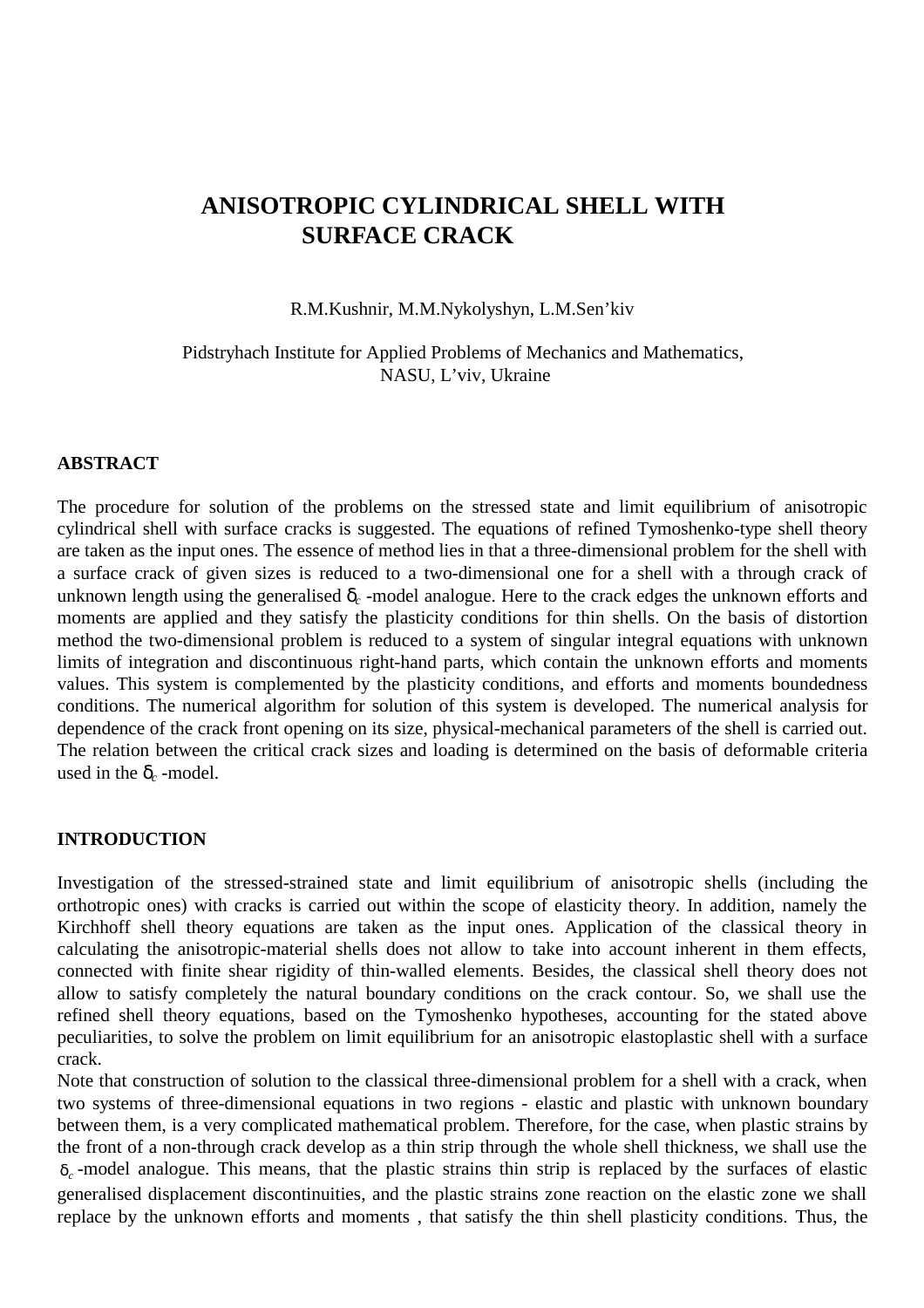three-dimensional elastoplastic problem for the shell with a surface crack of given sizes is reduced to the two-dimensional one on the limit equilibrium of elastic shell with a crack of unknown length, to which edges the unknown efforts and moments satisfying the plasticity conditions are applied.

#### **MATHEMATIAL MODEL OF SURFACE CRACK IN A THIN SHELL**

Consider a thin cylindrical shell, related to the curvature lines  $\alpha, \beta$  [1], (Fig.1). The shell is weakened by the surface crack located in the crossection  $\alpha=0$  or  $\beta=0$  and is under the forces and moments symmetric about the crack. 2 *l0* and 2*d* are the length and depth of the crack, respectively, 2*h* and *R* are the thickness of the shell and radius of its medium surface, respectively, γ is a coordinate normal to the medium surface.



Figure 1: Scheme of surface crack.

It is assumed that on the crack extension in depth, i.e. on the domain  $x \in ]-x_0, x_0[$  and  $-h \leq x \leq h-2d$  the constant stresses  $\sigma_{TX}$  are acting (here  $x=\alpha, \beta$  corresponds to the crack location,  $x_0 = l_0/R$ ,  $\sigma_{TX}$  is yield point for the shell material perpendicular to the crack surface direction). In the plastical zones in the crack extension  $x_0$  $\langle x \rangle \langle x_1 | x_2 = l_1 / R$  the unknown normal force *N* and bending moment *M* act.

In addition, *N* and *M* satisfy the corresponding plasticity condition, e.g., the Treska condition in the form of plastic hinge [2]

$$
\left(\frac{N(x)}{2h\sigma^*(x)}\right)^2 + \frac{|M(x)|}{h^2\sigma^*(x)} = 1, \qquad x_0 \le |x| \le x_1
$$
\n(1)

For the case of ideal elastoplastic material  $N(x)$  and  $M(x)$  are assumed to be constant,  $\sigma^*(x) = \sigma_{TX}$  [2 ] For reinforced material [3]

$$
N(x) = P[(1 - m^*)(|x| - x_0)(x_1 - x_0) + m^*]
$$
  
\n
$$
M(x) = H[(1 - m^*)(|x| - x_0)(x_1 - x_0) + m^*]
$$
  
\n
$$
\sigma^*(x) = (\sigma_{Tx} - \sigma_{Bx})(|x| - x_0)(x_1 - x_0) + \sigma_{TX}
$$
\n(2)

Here  $m^*$  = σ<sub>*BX</sub>*/ σ<sub>*TX*</sub>, σ<sub>*BX*</sub> is the strength limit of material perpendicular to the crack surface direction, *P*,*H* are</sub> such unknown constants , that condition Eqn.1 is satisfied.

But under such approach such condition is not fulfilled for normal stresses

$$
\sigma_n(x_0 - 0, \gamma^*) = \sigma_n(x_0 + 0, \gamma^*)
$$
\n(3)

for any point  $(0, x_0, \gamma^*)$ . This is impossible, because always may be found  $\gamma^* \in [-h, h-2d]$ , for which  $\sigma_n(x_0$ -0,γ<sup>\*</sup>)= $\sigma_{TX}$ , and  $\sigma_n(x_0+0, \gamma^*)< \sigma_{TX}$ .

Assume  $\sigma_n = \sigma_{TX}$ , at  $x = \pm (x_0 + 0)$  through the whole shell thickness, i.c., for all values of  $\gamma$ . But then through the whole thickness  $N(x_0 \pm 0) = 2h \sigma_{TX}$ ,  $M(x_0 \pm 0) = 0$ . Since the line of unit fibre under the known plasticity conditions for thin shells is constant, in the plastical zone  $x_0 \le |x| \le x_1$  the bending moment is absent. It means, the stresses diagram along the plastical zones must change the coordinate of unit fibre. Therefore, the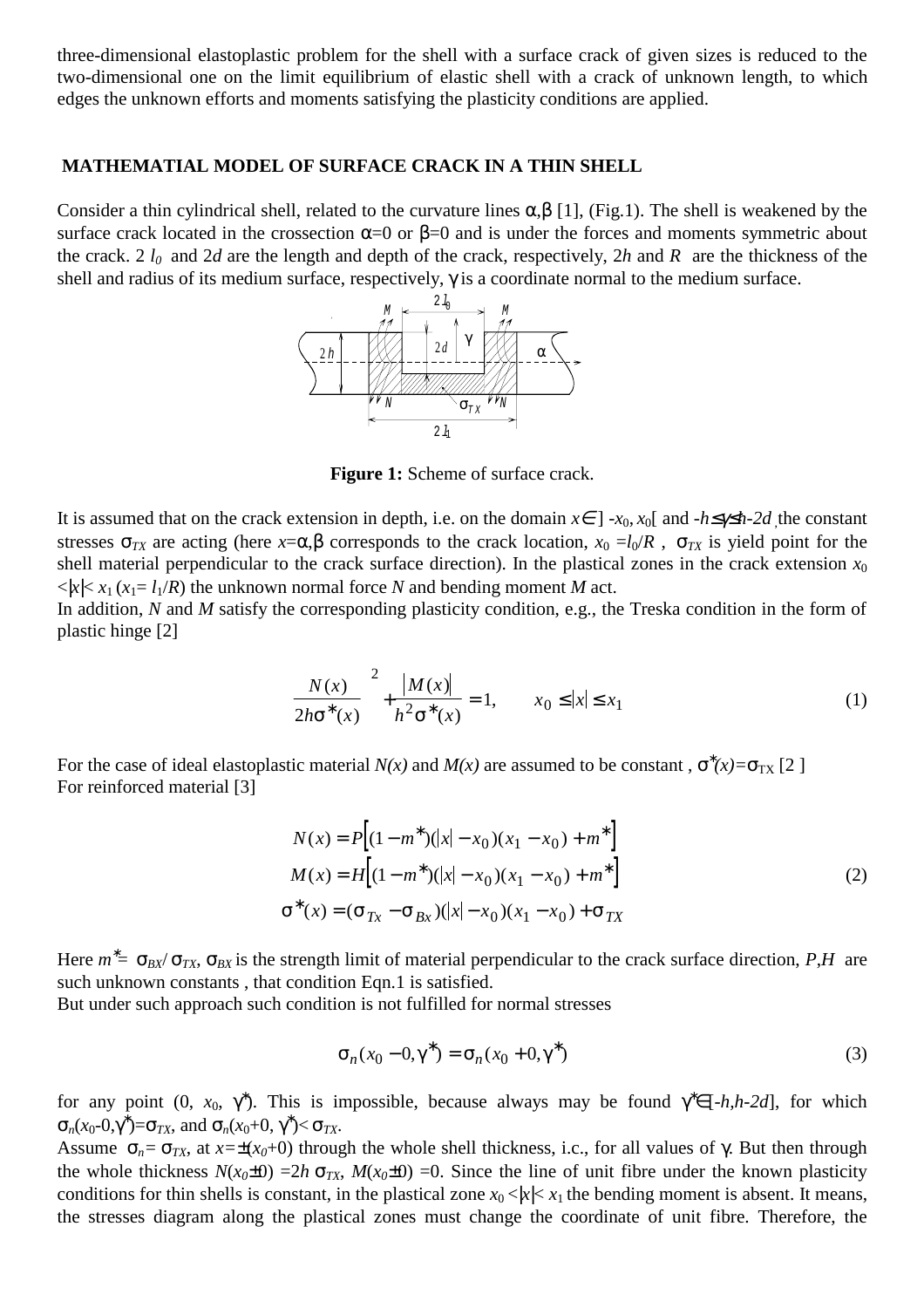condition Eqn.1 will be presented in the form:

$$
\frac{N(\tau)}{2h} = -k_m \xi_n(\tau) \sigma^*(\tau), \qquad \frac{M(\tau)}{h^2} = -k_m \xi_n(\tau) \sigma^*(\tau) \Big[ 1 - \xi_n^2(\tau) \Big] \quad \tau_0 \le \tau \le 1,
$$
\n(4)

Here  $\tau = x/x_1$ ;  $\tau_0 = x_0/x_1$ ;  $k_m = sgnH$ ;  $\xi_n = \gamma_n/h$ ;  $\gamma_n$  is the unit fibre coordinate.

$$
\sigma^*(\tau) = \sigma_{TX} \left( v_2 |\tau| + v_1 \right), \quad v_1 = \frac{m^* - \tau_0}{1 - \tau_0}, \quad v_2 = \frac{1 - m^*}{1 - \tau_0}, \tag{5}
$$

Let  $\gamma_n$  change along the plastical zones linearly.

$$
\xi_n(\tau) = k_m \left( -1 + (1 - p^*) \frac{|\tau| - \tau_0}{1 - \tau_0} \right), \quad \tau_0 \le \tau \le 1 \quad p^* = \frac{P}{2h\sigma_{TX}},\tag{6}
$$

Substituting Eqn.6 in Eqn.4 and taking into account Eqn.5, we shall obtain

$$
\frac{N(\tau)}{\sigma_{TX}} = n_0 + n_1 \tau + n_2 \tau^2, \quad \frac{M(\tau)}{h^2 \sigma_{TX}} = k_m \omega \Big( m_0 + m_1 |\tau| + m_2 \tau^2 + m_3 |\tau|^3 \Big), \tag{7}
$$

Here

$$
n_0 = v_1(1 + \omega \tau_0) \quad n_1 = v_2(1 + \omega \tau_0) - \omega v_1, \quad n_2 = -\omega v_2
$$
  
\n
$$
m_0 = -v_1 \tau (2 + \omega \tau_0) \quad m_1 = 2v_1(1 + \omega \tau_0) - v_2 \omega \tau_0 (2 + \omega \tau_0),
$$
  
\n
$$
m_2 = -v_1 \omega + 2v_2(1 + \omega \tau_0) \quad m_3 = n_2, \quad \omega = (1 - p^*) / (1 - \tau_0).
$$
\n(8)

Thus, from Eqns5,6 follows, that for  $\tau = \pm \tau_0$  the stresses along all shell thickness are equal to  $\sigma_{TX}$ , because  $N(x_0+0) = 2h \sigma_{TX}$ ,  $M(x_0+0) = 0$  and this means that the condition from Eqn.3 for any  $\gamma \in [-h, -h+2d]$  is satisfied. *M*( $\pm$ 1)=*H*. Subject to the sign of bending moment, two cases  $\xi_n(\pm\tau_0)=1$  or  $\xi_n(\pm\tau_0)=-1$  are possible. So, in order the normal stresses in the plastical zones be continuos, it is necessary, that a coordinate of the unit fibre change even under the linear law Eqn.6, and the normal force and bending moment are, respectively, quadratic and cube polynomials from the coordinate τ.

Hence, within the scope of this model the three dimensional problem on determination of the stressed state and limit equilibrium of the shell with a surface crack of length  $2l_0$  is reduced to the two-dimensional one of elasticity theory for a shell with a through crack of unknown length 2*l*1, on the edge of which the following conditions

$$
N_k(x) = \begin{cases} N_l - N_k^0(x), & |x| < x_0, \\ N(x) - N_k^0(x), & x_0 \le x \le x_1, \end{cases}; M_k(x) = \begin{cases} M_l - M_k^0(x), & |x| < x_0, \\ M(x) - M_k^0(x), & x_0 \le x \le x_1, \end{cases}
$$
(9)

are satisfied. Here  $N_l$ ,  $M_l$  are normal force and bending moment, respectively, which are the reaction of material on the discontinuity of inner bonds over the crack. According to our assumption about stresses in this zones they are determined according to the formulas

$$
N_l = 2\sigma_{Tx}(h-d), \qquad M_l = 2\sigma_{Tx}(h-d)d
$$
\n
$$
(10)
$$

 $N_k^0, M_k^0$  are normal force and bending moment, respectively, in the shell without crack, caused by an outer load (*k*=1 for a circumferential crack, *k*=2 for a longitudinal crack)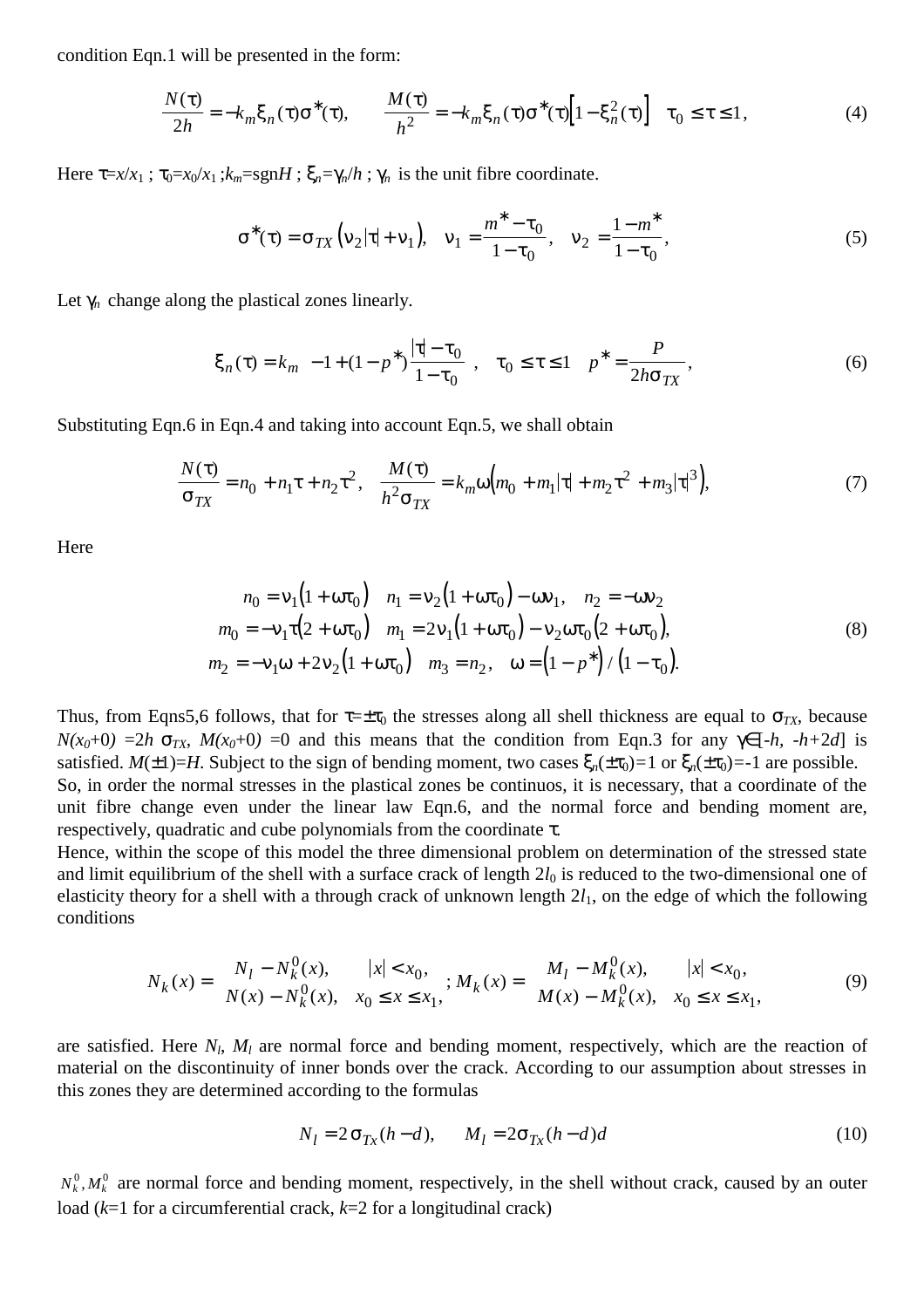#### **INTEGRAL EQUATIONS FOR OUR PROBLEM**

On the basis of distortion method a system of resolving nonhomogeneous differential equations of the tenth order, which takes into account the presence of displacements jumps and rotation angles due to the crack, is written down for solving the obtained elastic problem. The equations of Tymoshenko-type shell theory are taken as the input ones. Using the  $2\pi$ -periodic (along a circumferential coordinate) fundamental solution to this system [4,5], the efforts and moments integral representation in terms of unknown jumps of generalised displacements is written. Satisfying the boundary conditions on the crack opposite edges Eqn.9, the problem is reduced to a system of singular integral equations with unknown limits of integration  $(l_1)$  under the problem formulation is unknown) and the discontinuous right-hand parts, which include the unknown values of efforts and moments, acting in the plastic zones In the case of symmetric loading the system is such

$$
\sum_{i=1-1}^{2} \int_{0}^{1} \varphi_i(u) \left\{ \frac{a_{ij}}{t-u} + \frac{1}{4} K_{ij} [I_1(u-t)] \right\} du = c_j f_j(I_1(t), j=1,2, |t| < 1
$$
 (11)

where

$$
\varphi_1(x) = \frac{d}{dx} [u_x(x)], \qquad \varphi_2(x) = \frac{d}{dx} [\gamma_x(x)], \qquad t = \frac{x}{l_1}
$$
\n(12)

$$
f_{1}\left(x\right)=N_{k}\left(x\right),\quad\quad f_{2}\left(x\right)=M_{k}\left(x\right)
$$

The expressions for  $\alpha_{ij}$   $K_{ij}$   $C_j$  for orthotropic cylindrical shells with crack are given in [5], for isotropic and transversally-isotropic shells are given in [1,3]  $[u_x(x)]$ ,  $[\gamma_x(x)]$  are the unknown jumps of normal displacement and rotation angle under transition over the crack line. The expressions for determination of  $N(x)$  and  $M(x)$  are contained in conditions Eqn.9, what means in the right-hand part of the system of integral equations Eqn.11. Thus, in these equations besides the unknown integral limits  $l_1$ , the values  $P$ ,*H* are also unknown. So, the system Eqn.11 is complimented by the plasticity condition Eqn.1 and also by the conditions of boundedness of normal force and bending moment near the crack, i.e. the corresponding stress-intensity factors must be equal to zero.

$$
K_N(x_1) = 0, \qquad K_M(x_1) = 0 \tag{13}
$$

On integrating the solution obtained and having substituted it into formula

$$
\delta(x, \gamma) = [u_x(x/x_1)] + \gamma[\gamma_x(x/x_1)], \quad |x| < x_1, \quad |\gamma| < h \tag{14}
$$

we obtain the relation for determination of opening of the crack edges at any point. This relation after substitution of critical value of the crack opening  $\delta_c$  for  $\delta(x, \gamma)$  becomes a criterion equation which establishes connection between the applied load, crack dimensions, physical-mechanical and geometric parameters of the shell under conditions of limit equilibrium state.

#### **THE SOLUTION OF INTEGRAL EQUATIONS**

We shall note , that the right-hand sides of the system Eqn.11 are discontinuous functions. The direct methods for such system solution, as it was shown by the numerical tests [1] gives a large error at the discontinuity point. Since, we are interested in the crack opening at this point.

The solution of the system will be presented in the form [6]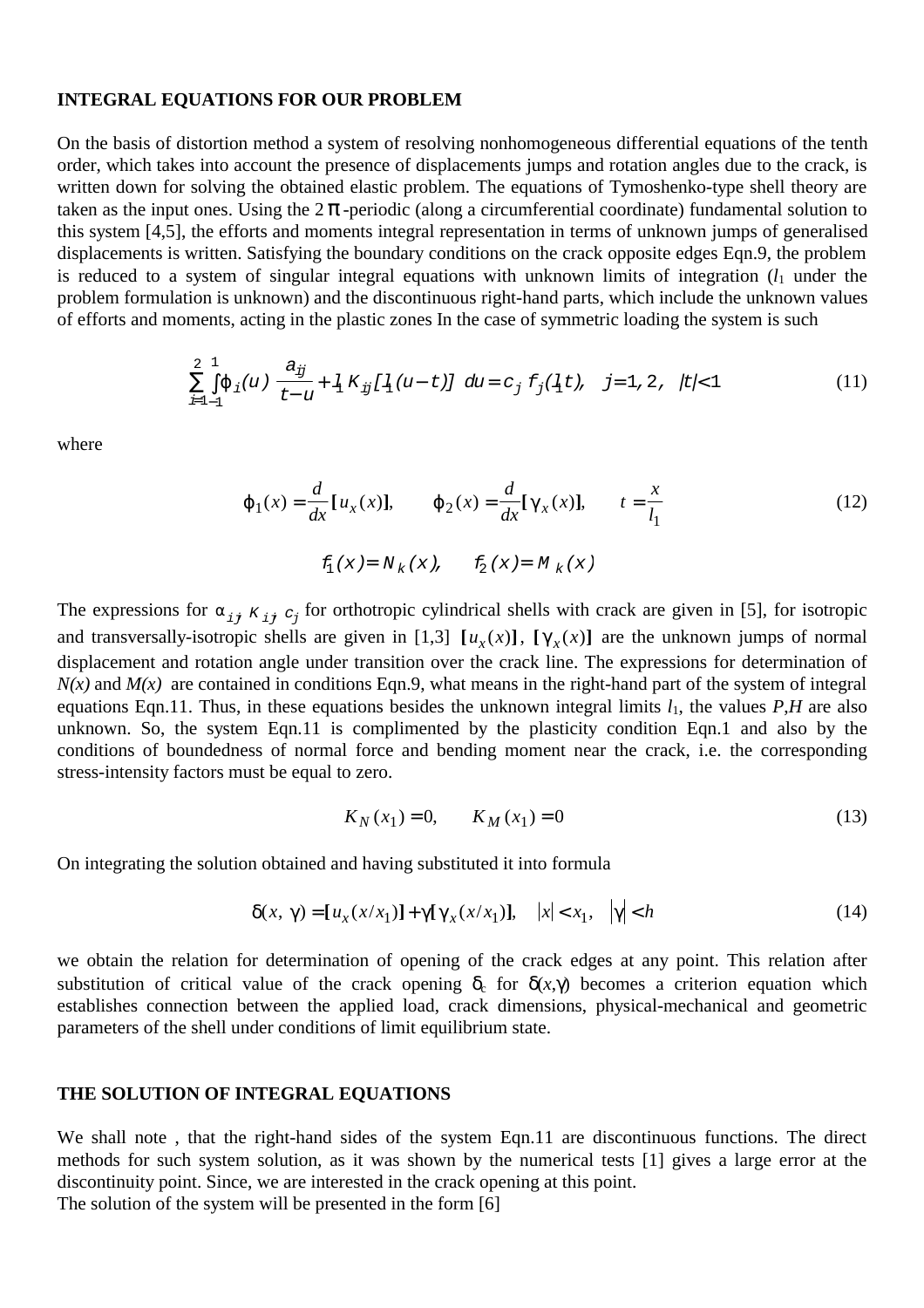$$
\varphi_i(t) = h_i(t) + \psi_i(t), \qquad i = 1, 2, \tag{15}
$$

where  $h_i(t)$  is the solution for a corresponding canonical singular integral equations with the discontinuous right-hand parts.

$$
\int_{-1}^{1} \frac{h_i(t)}{t - \xi} dt = c_i f_i(\xi), \qquad |\xi| < 1, \qquad i = 1, 2.
$$
 (16)

This system may be solved using the inversion formula for Cauchy type integrals. Thus, when  $N_k^0$ ,  $M_k^0$  are constant,  $h_i(t)$  is such

$$
h_i(t) = c_i \left[ H_0^{(i)}(t) + \Delta_i H_1(t) + b_{2i} k^* k_m \omega^2 H_2(t) \right] / \left( \pi^2 \Delta \sqrt{1 - t^2} \right)
$$
 (17)

where

$$
H_0^{(i)}(t) = D_i^0 t - D_i Z(t) + b_{i1} Q_0(t), \qquad H_i(t) = \tau_0 Q_0(t) - Q_i(t), \quad i = 1, 2,
$$
  
\n
$$
Q_j(t) = \nu_1 I_j(t) + \nu_2 I_{j+1}(t), \qquad j = 0, 1, 2, \quad I_0(t) = -Z(t),
$$
  
\n
$$
I_1(t) = -t \left[ 2q_0 + \sqrt{1 - t^2} L_2(t) \right], \quad I_2(t) = -t \left[ (\tau_0 q_0 - \vartheta^*) + t \sqrt{1 - t^2} L_1(t) + 2t^2 \vartheta^* \right],
$$
  
\n
$$
I_3(t) = t \left[ \frac{2}{3} q_0^3 - 2 q_0 t^2 - t^2 \sqrt{1 - t^2} L_2(t) \right], \qquad \Delta_i = \omega \left[ b_{1i} - b_{2i} k^* k_m (2 + \omega \tau_0) \right],
$$
  
\n
$$
\Delta = a_{11} a_{22} + a_{12}^2, \qquad D_i^0 = F_R^{(i)}(N_{\varepsilon}, M_{\varepsilon}), \qquad D_i = F_R^{(i)}(N, M),
$$
  
\n
$$
F_R^{(i)}(X, Y) = b_{1i} \frac{X}{2h \sigma_T} + b_{2i} \frac{k^* Y}{h^2 \sigma_T}, \qquad b_{ij} = \begin{cases} a_{ij}, & i = j, \\ -a_{ji}, & i \neq j, \end{cases} \qquad i, j = 1, 2,
$$
  
\n
$$
Z(t) = 2\vartheta^* t + \sqrt{1 - t^2} L_1(t), \qquad \vartheta^* = \arccos \tau_0,
$$
  
\n
$$
L_1(t) = \ln \left| \frac{\tau_0 \sqrt{1 - t^2} - t \sqrt{1 - \tau_0^2}}{\tau_0 \sqrt{1 - t^2} + t \sqrt{1 - \tau_0^2}} \right|, \qquad L_2(t) = \ln \left| \frac{\sqrt{1 - t^2} - \sqrt{1 - \tau_0^2}}{\sqrt{1 - t^2} + \sqrt{1 - \tau_0^2}} \right|
$$

Substituting Eqn.15 in Eqn.11 and taking into account Eqn.16 we obtain a system of singular integral equations for determining the function  $\psi_i(t)$ . This system is the same as Eqn.11, where  $\varphi_i(t)$  is changed by  $\Psi_i(t)$ , and  $f_j(t)$  is changed by  $f_j^*(t)$ , where

$$
f_j^*(t) = x_1 \int_{-1}^{1} \sum_{i=1}^{2} h_i(\xi) K_{ij}[x_1(t - \xi)] d\xi
$$
 (19)

Taking into account, that  $h_i(\xi)$  are determined by the unknown variables *H*, *P*, the Eqn.19 is written in the form

$$
f_j^*(t) = g_j^0(t) + \sum_{p=1}^2 G_p g_j^{(p)}(t), \quad j = 1, 2
$$
 (20)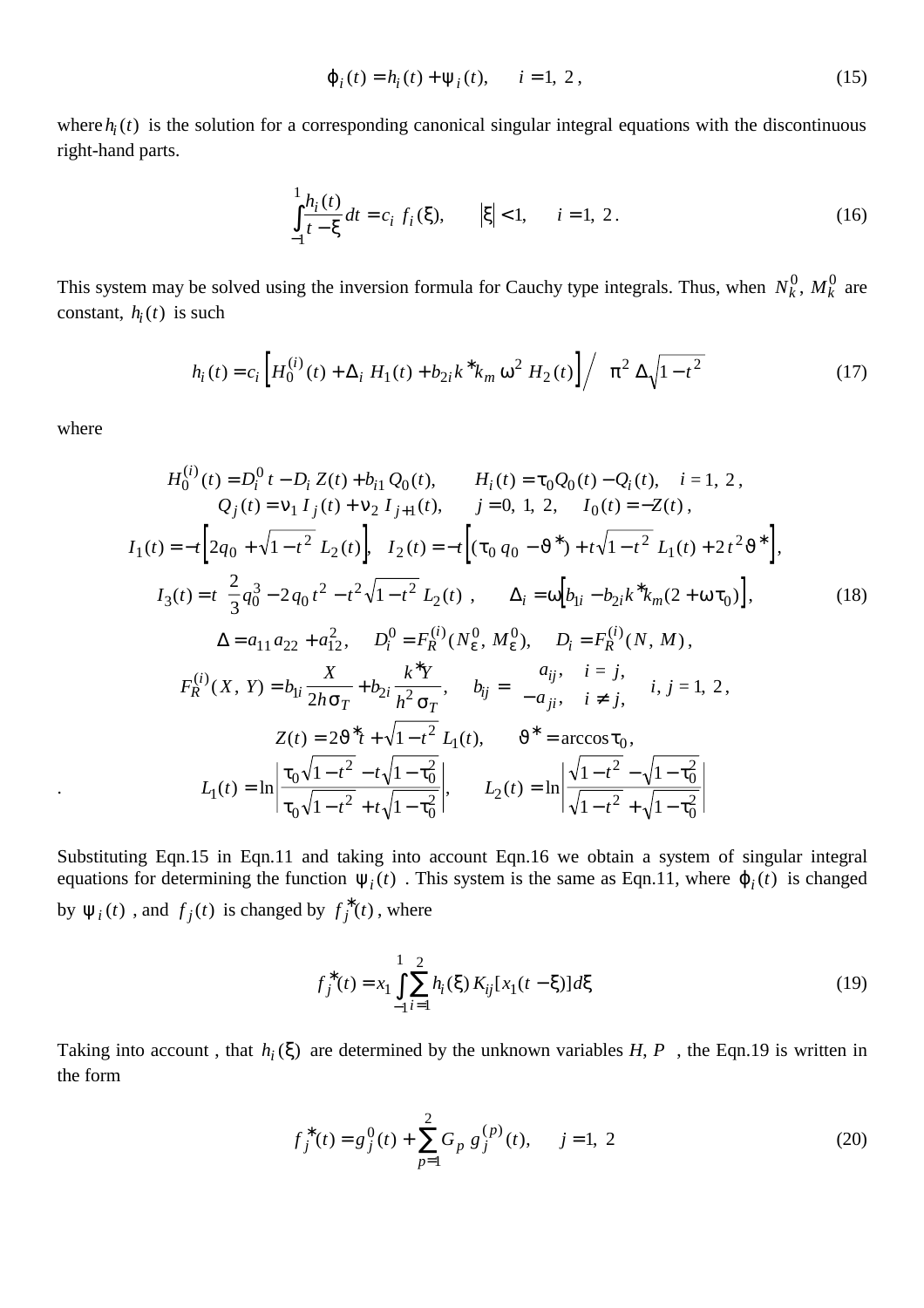where  $G_1 = N/(2h)$ ;  $G_2 = M/h^2$ ;  $g_j^{(p)}$ , p  $K_1 = N/(2h); G_2 = M/h^2; g_j^{(p)}, p = 0, 1, 2$  are expressed by the functions  $h_i(t)$  and  $K_{ij}(z)$ . According to Eqn.20 the functions  $\psi_i(t)$  will be presented in the form of linear combination

$$
\psi_i(t) = \psi_i^0(t) + \sum_{p=1}^{2} G_p \psi_i^{(p)}(t), \qquad i = 1, 2
$$
\n(21)

Every couple  $\psi_i^{(p)}(t)$ ,  $i = 1, 2; p = 0, 1, 2$  is the solution of a system of singular integral equation of type from Eqn.11 with the right-hand part  $g_j^{(p)}$ , and it satisfies the conditions

$$
\int_{-1}^{1} \psi_i^{(p)}(t) dt = 0, \qquad p = 0, 1, 2
$$
\n(22)

The system of integral equations from Eqn.11 taking into account Eqn.20 is constructed by the mechanical quadratures method [5]. This allows to reduce its solution to the system of linear algebraic equations. But, the unknown length of plastical zone is contained in these equations nonlinearly. So the procedure for solving these equations is such. In some way  $x_1$  is chosen, then the system of integral equations is solved for each *p=*0,1,2. From condition Eqn.13 we determine *P,H* and test the plasticity condition Eqn.1. If this condition is fulfilled to a prescribed accuracy, the problem is solved, and if not, the value  $x_1$  is changed, and the procedure is repeated. As it was said, that the crack opening at any point is found by the formula from Eqn.14.

## **NUMERICAL RESULTS**

Numerical analysis for different values of *d* for a transversally-isotropic shell with a longidudial crack is carried out. The shell is under inner pressure *p*. In Fig.2 the graphics of functions for relative values of the crack front opening  $\delta^* = \delta(0, h - 2d) E/(l_0 \sigma_{Tx})$  versus the parameter  $n^0$ , which characterizes the outer loading are presented,  $n^0 = pR/(2h\sigma_{Tx})$ . The computation is made for such values of parameters *h*/ $R = 0.01$ ,  $v = 0.3$ ,  $d/h = 0.6$ , The curves (1), (2) are calculated for the crack length  $l_0 = 0.1 R$ , the curves (3), (4) for the  $l_0 = 0.2 R$ .



**Fig.2:** Crack front opening versus crack length , loading and shear module.